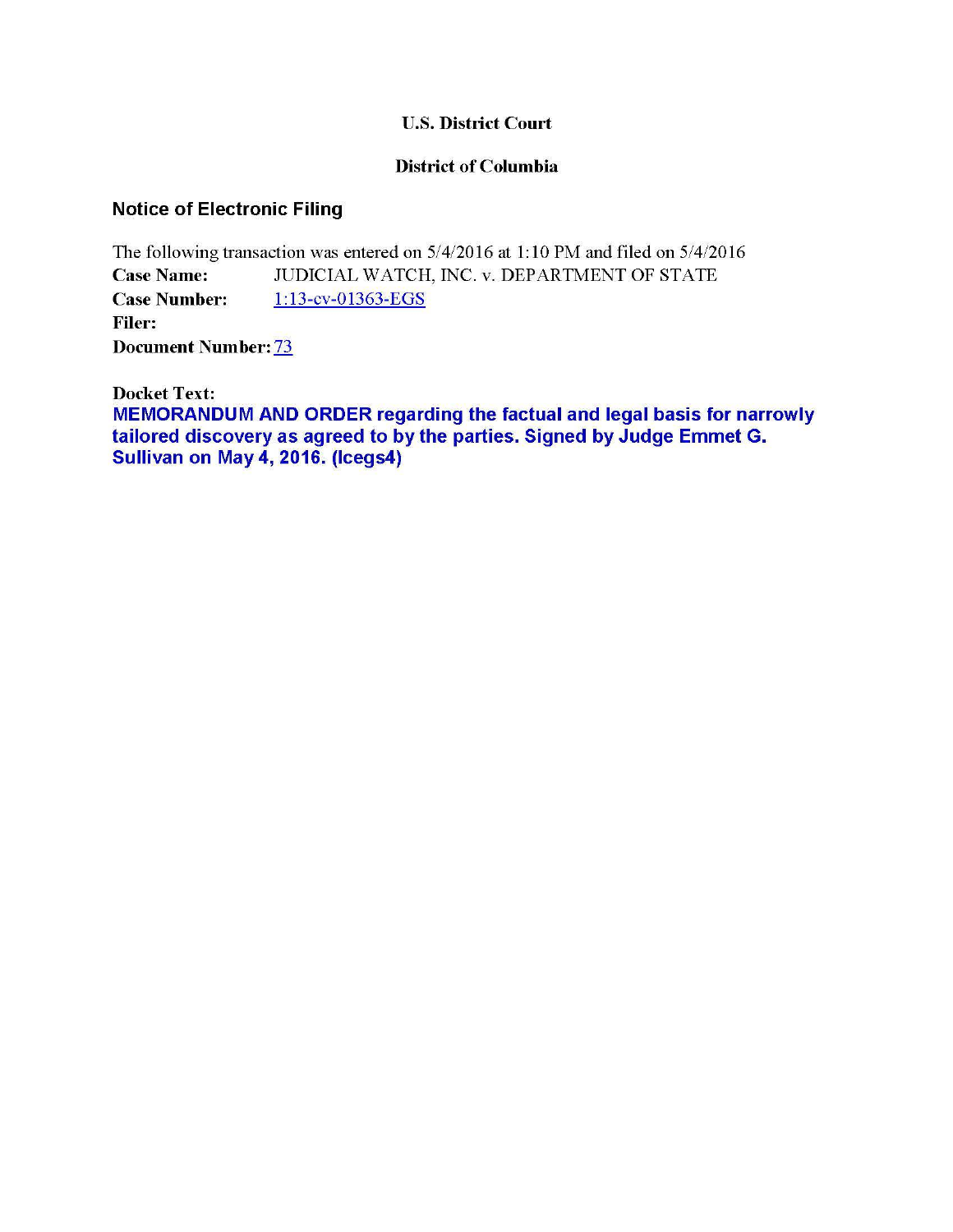## UNITED STATES DISTRICT COURT FOR THE DISTRICT OF COLUMBIA

| JUDICIAL WATCH,          |                          |
|--------------------------|--------------------------|
| Plaintiff,               | Civil Action No. 13-1363 |
| V.                       |                          |
| U.S. DEPARTMENT OF STATE |                          |
| Defendant.               |                          |

## MEMORANDUM AND ORDER

## I. Background

This case presents a narrow legal question: did the United States Department of State ("State Department"), in good faith, conduct a search reasonably calculated to uncover all relevant documents in response to Plaintiff Judicial Watch's ("Judicial Watch") Freedom of Information Act ("FOIA") request? As the Court ruled during the February 23, 2016 hearing on Judicial Watch's Motion for Discovery under Rule 56(d), questions surrounding the creation, purpose and use of the clintonemail.com server must be explored through limited discovery before the Court can decide, as a matter of law, whether the Government has conducted an adequate search in response to Judicial Watch's FOIA request. *See* Fed. R. Civ. P. 56(d); Hr'g Tr., Docket No. 59 at 78: 9-25.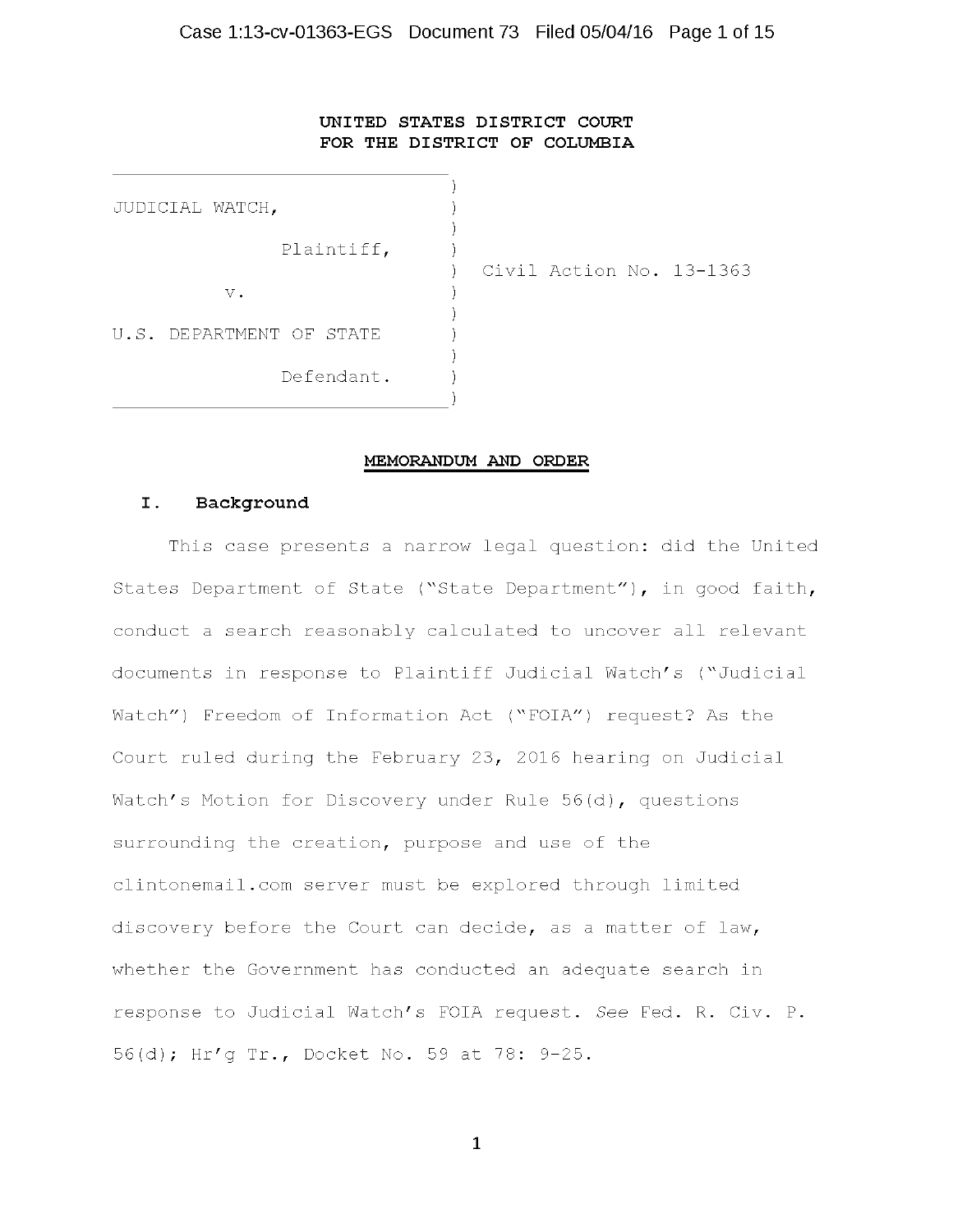#### A. The FOIA request at issue.

The FOIA request at issue focuses on employment records of Ms. Huma Abedin, one of former Secretary of State Hillary Clinton's (~Secretary Clinton" or ~Mrs. Clinton") closest advisors. Designated as a "special government employee," Ms. Abedin was allowed to engage in private sector work while also working at the State Department. Pl.'s Mot. Discovery, Docket No. 48 at 15. Specifically, Ms. Abedin served as a consultant to Teneo Holdings and the Clinton Foundation. *Id.* Teneo is led by a longtime advisor to former President Bill Clinton. *Id.* 

On November 10, 2013, Judicial Watch filed this lawsuit seeking the production of the following documents:

- Any and all SF-50 (notification of personnel action) forms for Ms. Huma Abedin;
- Any and all contracts (including, but not limited to, personal service contracts) between the Department of State and Ms. Huma Abedin; and
- Any and all records regarding, concerning or related to the authorization for Ms. Huma Abedin to represent individual clients and/or otherwise engage in outside employment while employed by and/or engaged in a contractual relationship with State.

Compl., Docket No. 1. Judicial Watch's request covered the time period of January 2010 to May 21, 2013. *Id.* 

#### B. Procedural history.

The State Department acknowledged receipt of Judicial Watch's FOIA request by letter on June 5, 2013, but did not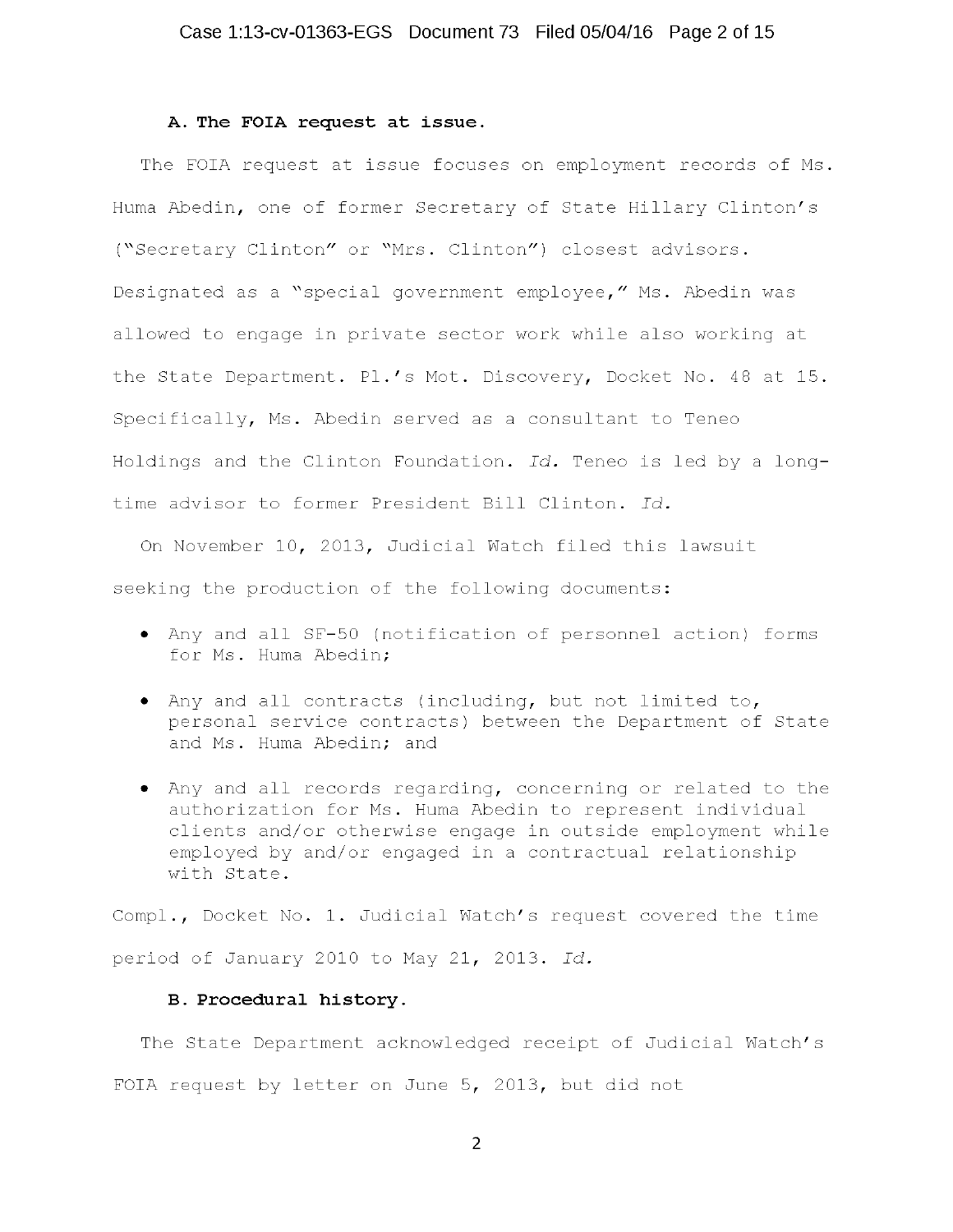## Case 1:13-cv-01363-EGS Document 73 Filed 05/04/16 Page 3 of 15

substantively respond until after this lawsuit was filed. Compl. <sup>~</sup>6-8. In response to this lawsuit, the State Department searched the records of the Bureau of Human Resources, the Office of the Executive Secretariat, the Office of the Legal Advisor and the Central Foreign Policy Records. Def.'s Mot. Summ. J., Docket 47 at 3-4. The State Department produced eight non-exempt records to Judicial Watch. *Id.* The parties stipulated to dismissal of this case on March 14, 2014. Docket No. 12.

In June 2015, following the revelation by the New York Times of the clintonemail.com server, the parties agreed that the case should be re-opened. *See* Pl.'s Mot. Discovery, Docket No. 48 at 2; *see also* June 19, 2015 Minute Order. Pursuant to a Court order, the State Department collected and searched federal records that were voluntarily produced by Mrs. Clinton, Ms. Abedin and Ms. Cheryl Mills. Def.'s Mot. Summ. J., Docket 47 at 10. The State Department also searched the four offices listed above for a second time. *Id.* For the first time, however, the Office of the Under Secretary for Management was also searched. *Id.* Search terms agreed upon by the parties were used to complete these searches, which resulted in a rolling production of 48 pages on September 18, 2015; 15 pages on October 13, 2015; re-release of three documents on November 12, 2015; and rerelease of two documents in full and re-release in part of one document previously withheld on November 13, 2015. *Id.* at 10 and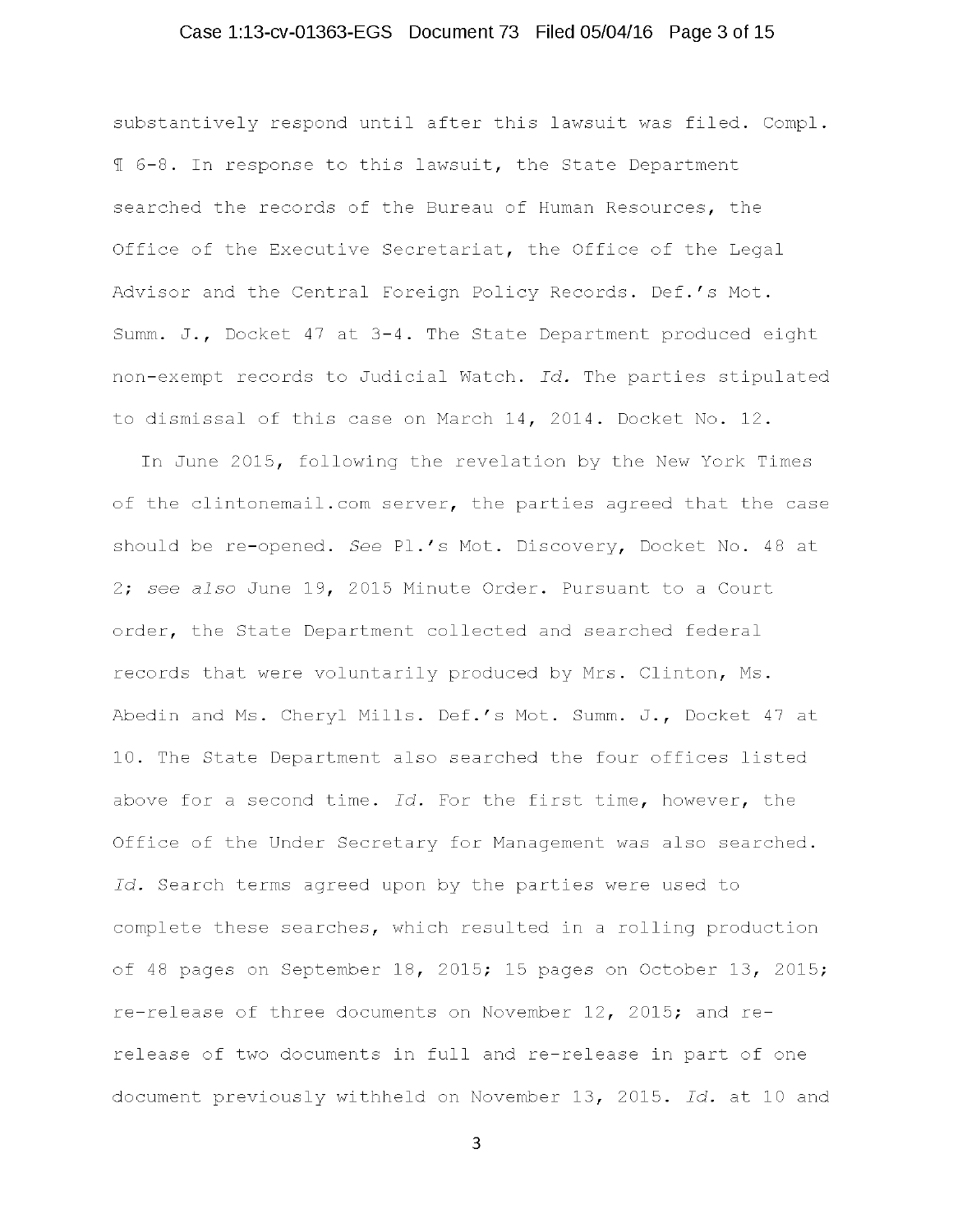## Case 1:13-cv-01363-EGS Document 73 Filed 05/04/16 Page 4 of 15

13. The State Department withheld two Office of Government Ethics Form 540s under FOIA exemption 3. *Id.* 

On November 13, 2015, the State Department filed a Motion for Summary Judgment. *See* Docket No. 47. Judicial Watch responded with a Motion for Discovery under Rule 56(d), arguing that limited discovery is necessary before it can respond to the State Department's claim that it conducted an adequate search. Pl.'s Mot. Discovery, Docket No. 48. The parties' briefing on Judicial Watch's Motion for Discovery was finalized by the end of January 2016, and on February 23, 2016, the Court heard oral argument on the motion. *See* Hr'g Tr., Docket No. 59. The Court granted Plaintiff's Motion for Discovery in open court and directed the parties to submit narrowly tailored discovery proposals for the Court's consideration. *Id.* On March 16, 2016, the State Department's Motion for Summary Judgment was denied without prejudice in light of the Court's consideration of the parties' discovery proposals. *See* March 16, 2016 Minute Order.

Although the State Department has not waived it's objection to discovery, the parties were able to reach an agreement on the relevant scope of discovery. *See* Docket No. 65. The Court applauds the parties' cooperative efforts and approves their joint proposal for limited discovery. The purpose of this Memorandum and Order is to explain in more detail the basis for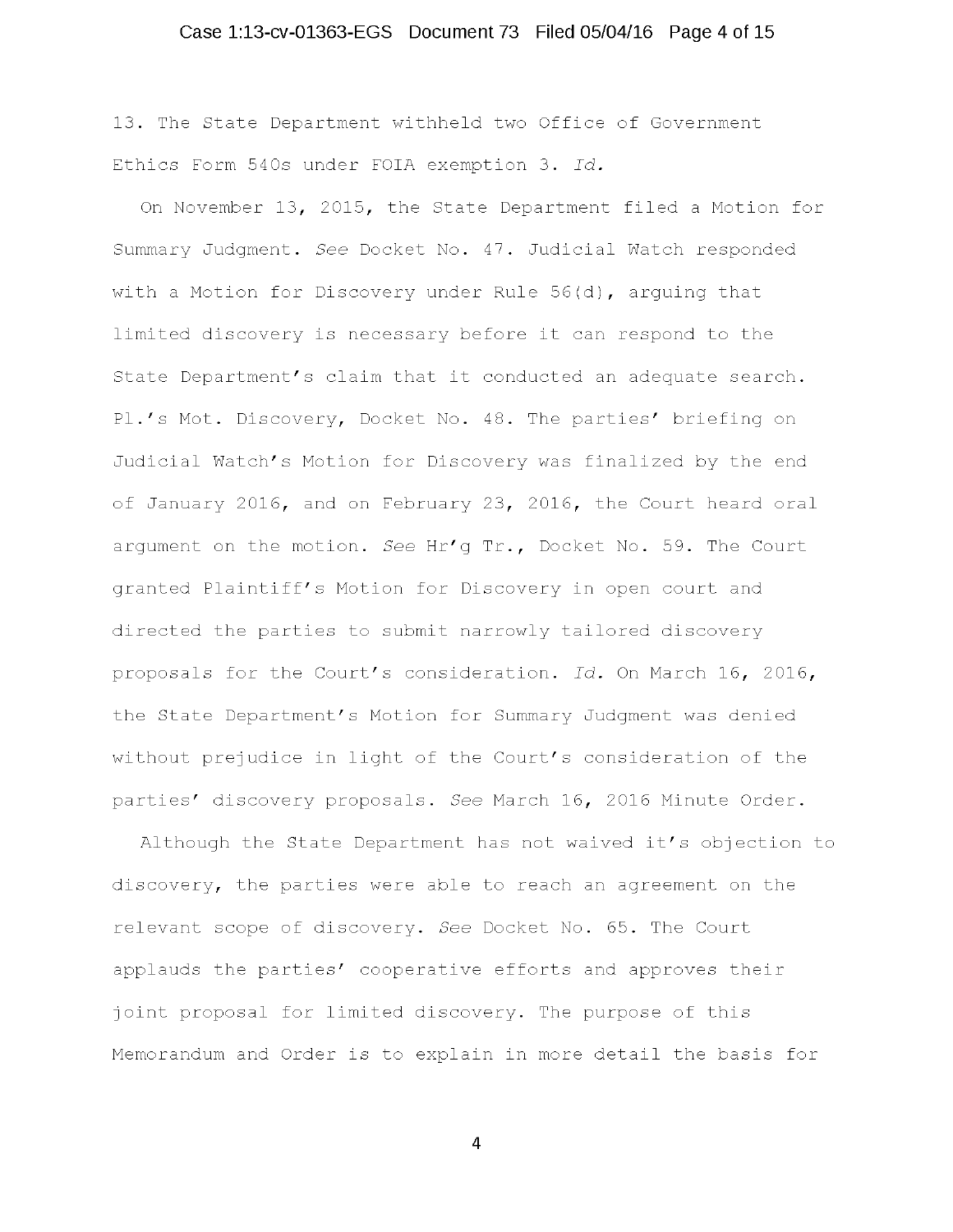## Case 1:13-cv-01363-EGS Document 73 Filed 05/04/16 Page 5 of 15

the Court's February 28, 2016 decision to grant Judicial Watch's request for discovery.

### C. Key facts related to the clintonemail.com server.

Critical facts related to the clintonemail.com server preclude a legal analysis, at this time, of whether the State Department conducted an adequate search under FOIA. First, the clintonemail.com server was established eight days prior to Mrs. Clinton being sworn in as Secretary of State. Hr'g Tr. 23:20 - 24:1. Mrs. Clinton used clintonemail.com email for personal and professional purposes throughout her tenure as Secretary of State. *See* Clinton Deel., Docket No. 22. No state.gov email or electronic device was ever issued to Mrs. Clinton from the State Department. Pl.'s Mot. Discovery, Docket No. 48 at 12.

Ms. Abedin was assigned an email account on the clintonemail.com server as well as one at state.gov. *Id.* at 11. It is unknown whether any other State Department staff had an email account on the clintonemail.com server. Hr'g Tr. 22: 1-13. However, email communications from January 2009, just several weeks after Mrs. Clinton was sworn in, confirm that senior State Department staff had knowledge of the clintonemail.com server. *See* Docket No. 52 at 2-4; *see also* Hr'g Tr. 49: 12-16 (Mr. Myers, counsel for the State Department: "I think it's undisputed that former Secretary Clinton was using the e-mail account to correspond with some people who were in senior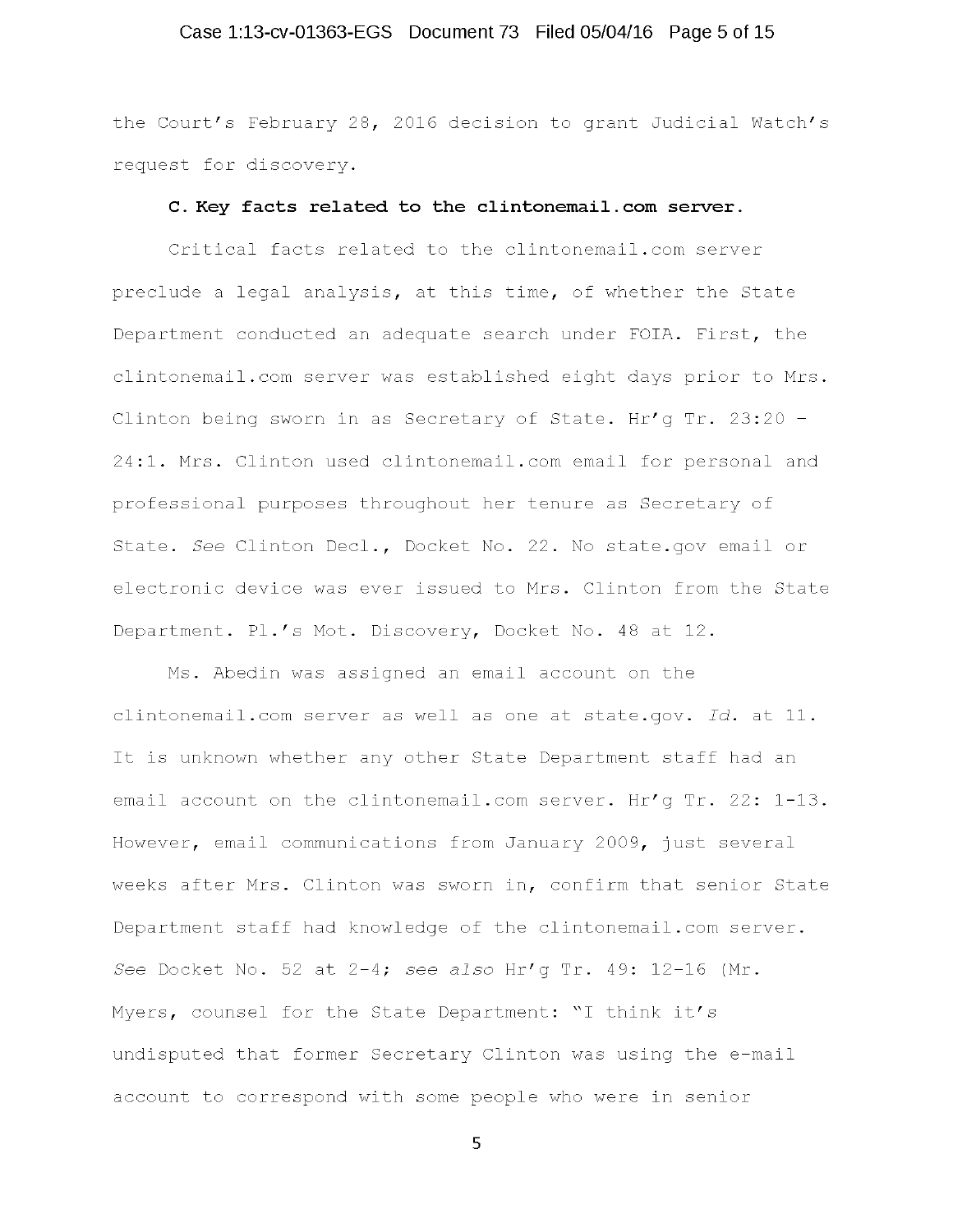## Case 1:13-cv-01363-EGS Document 73 Filed 05/04/16 Page 6 of 15

positions at the State Department, and that they were necessarily aware of the address from which she was sending emails."). Notably, the process by which the State Department took possession of Mrs. Clinton and Ms. Abedin's federal records from the clintonemail.com server was through self-selection by Mrs. Clinton, Ms. Abedin, Ms. Mills and their private counsel. Clinton Deel.; *see also* Docket No. 20 (letters between State Department and private counsel for Mrs. Clinton, Ms. Abedin and Ms. Mills).

In late January 2009, there was communication among several State Department staff about setting up a computer "off network" so that then Secretary Clinton could check her email at the State Department. *See* January 24, 2009 email chain, Docket No. 52. In August 2011 communication difficulties experienced by Secretary Clinton prompted discussion among State Department staff about whether issuing a State Department blackberry might solve the problem. Pl.'s Reply, Docket No. 51, Exhibit C. Stephen Mull, Executive Secretary of the State Department at the time, noted that if Secretary Clinton used a State issued blackberry, her identity "would be secret" but that the state.gov email account "would be subject to FOIA requests." *Id.*  Ms. Abedin responded "let's discuss the state blackberry, doesn't make a whole lot of sense." *Id.*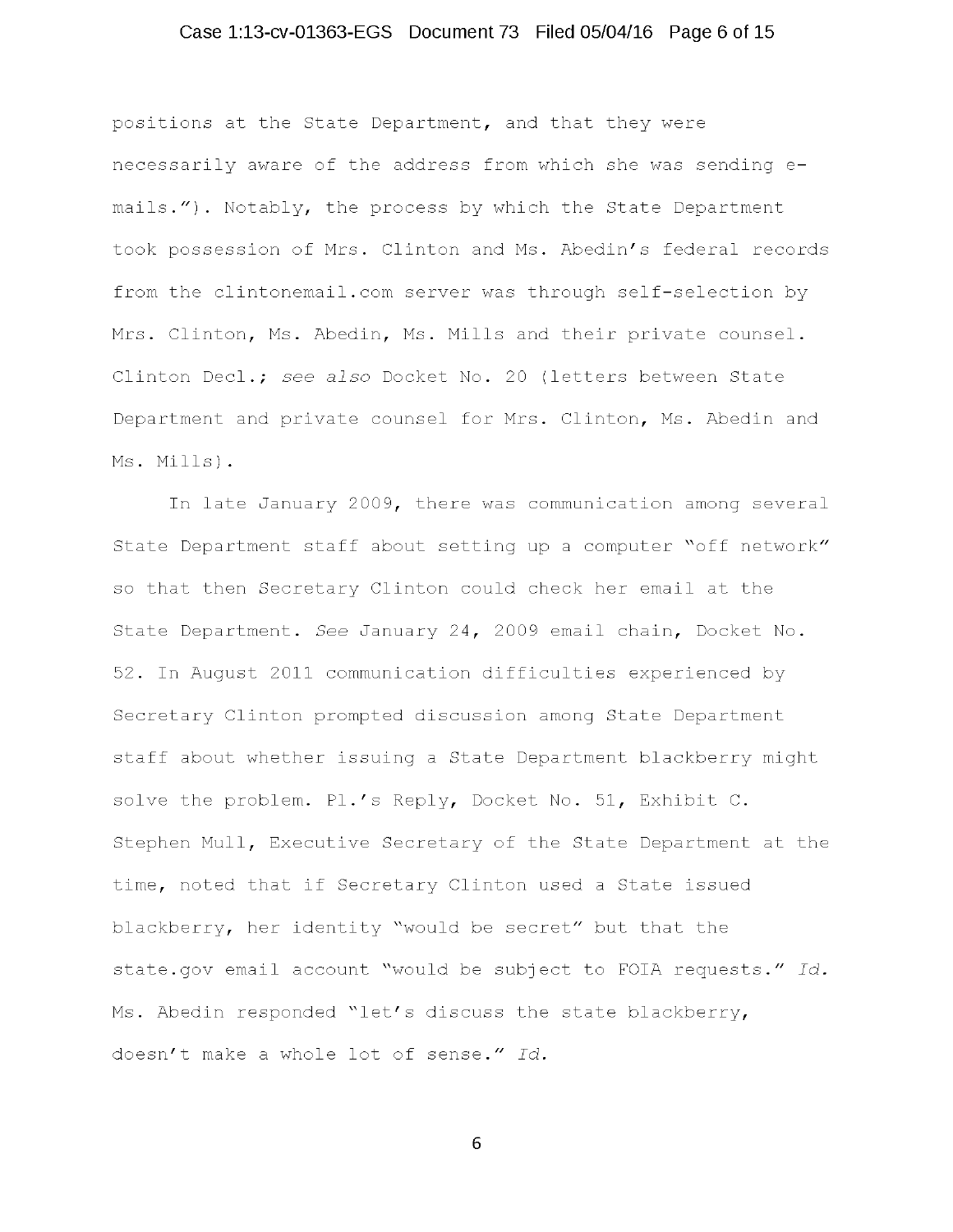## Case 1:13-cv-01363-EGS Document 73 Filed 05/04/16 Page 7 of 15

Finally, and critically, the January 2016 Office of Inspector General report, "Evaluation of the Department of State's FOIA Process for Requests Involving the Office of the Secretary" ("OIG Report") notes that although dozens of State Department staff communicated with Mrs. Clinton through the clintonemail.com server, there is no evidence that personnel involved in responding to FOIA requests were aware of Mrs. Clinton's clintonemail.com email address. OIG Report at 14-15, available at https://oig.state.gov/system/files/esp-16-01.pdf. The OIG Report also notes that at least one State Department lawyer reported his or her belief that the State Department was not responding to FOIA requests adequately because Mrs. Clinton's emails were excluded from FOIA searches. *Id.* at 15, fn 64.

#### II. Discussion

#### A. The purpose of FOIA.

FOIA was designed by Congress to "pierce the veil of administrative secrecy and to open agency action to the light of public scrutiny." *Morley* v. *C.I.A.,* 508 F.3d 1108, 1114 (D.C. Cir. 2007) (internal citations omitted). FOIA requires federal agencies to disclose all requested agency records, unless one of nine statutory exemptions applies. 5 U.S.C. § 552(a) and (b). Because disclosure rather than secrecy is the "dominate objective of the Act," the statutory exemptions are "narrowly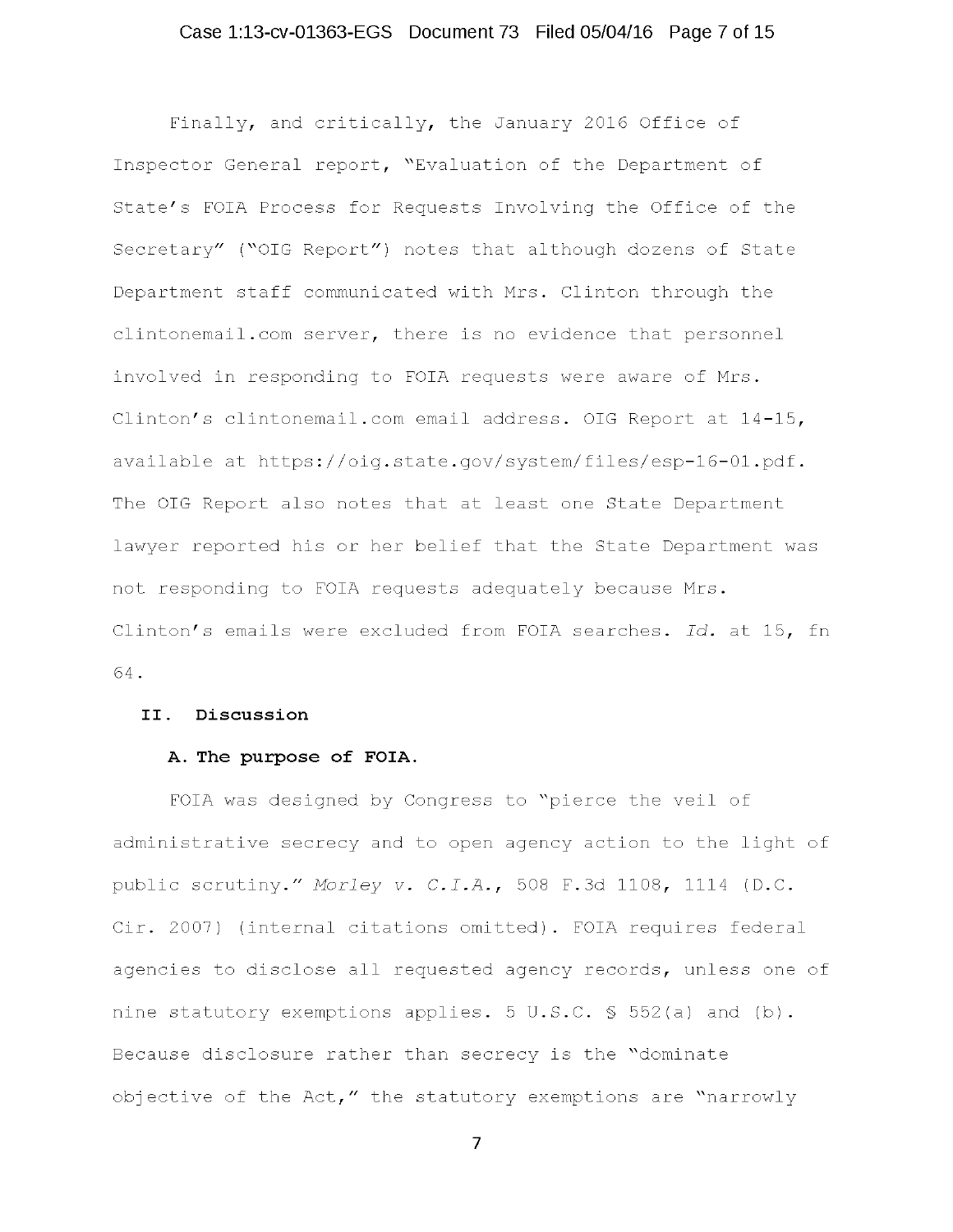## Case 1:13-cv-01363-EGS Document 73 Filed 05/04/16 Page 8 of 15

construed." *See McKneely v. United States Dept. of Justice,* 2015 WL 5675515 at \*2 (D.D.C. 2015) (internal citations omitted).

#### B. Standard for an adequate search under FOIA.

A recurring question in FOIA cases is whether the agency conducted a search reasonably calculated to uncover all relevant documents. *Asarco Inc. v. U.S. Environmental Protection Agency,*  2009 WL 1138830 at  $*1$  (D.D.C. 2009). The defending agency must show "beyond material doubt" that it conducted a reasonable search. *Weisberg v. U.S. Dep't of Justice,* 705 F.2d 1344, 1351 (D.C. Cir. 1983). The adequacy of an agency's search for responsive records is measured by "the reasonableness of the effort in light of the specific request." *McKinley v. FCIC,* <sup>807</sup> F. Supp. 2d 1, 4 (D.D.C. 2001) *(quoting Larson v. Dep't of State,* 565 F.3d. 857, 869 (D.C. Cir. 2009). An agency is not required to search every record system. *See Meeropol v. Messe,*  790 F.2d 942, 952-53 (D.C. Cir. 1986) (noting a search is not presumed unreasonable simply because it fails to produce all relevant material); *see also Perry v. Block,* 684 F.2d 121, 128 (D.C. Cir. 1982) (holding an agency need not demonstrate that all responsive documents were found and that no other relevant documents could possibly exist).

#### C. Standard for discovery in a FOIA case.

Discovery is rare in FOIA cases. *Thomas v. FDA,* 587 F. Supp. 2d 114, 115 (D.D.C. 2008) (Huvelle, J.) (noting that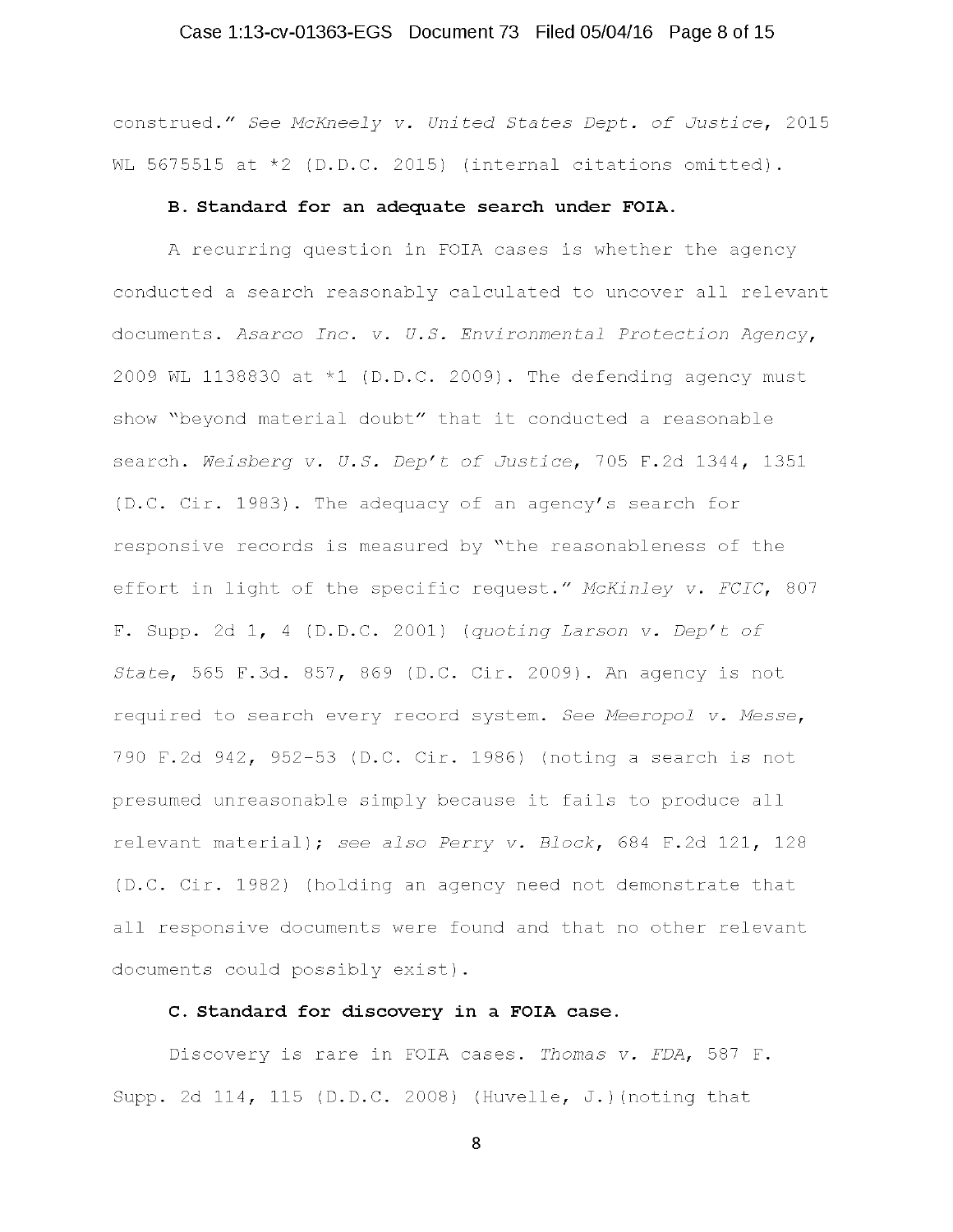## Case 1:13-cv-01363-EGS Document 73 Filed 05/04/16 Page 9 of 15

~discovery is an extraordinary procedure in a FOIA action"). Discovery should be permitted, however, when a plaintiff raises a sufficient question as to the agency's good faith in processing documents in response to a FOIA request. *See, e.g. Citizens for Responsibility* & *Ethics in Washington* v. *Dep't of*  Justice, 05-cv-2078, 2006 WL 1518964 (D.D.C. June 1, 2006) (Sullivan, J.) (permitting discovery in a FOIA action where the government engaged in extreme delay); *see also Landmark Legal Foundation* v. *E.P.A.,* 959 F. Supp. 2d 175 (2013) (ordering discovery in a FOIA action on the question of whether senior administrators used personal emails for official business and whether the EPA excluded key officials from their initial search); *Landmark Legal Foundation* v. *E.P.A.,* 82 F. Supp. 3d 211, 220 (D.D.C. 2015) (noting that the behavior of the EPA following Landmarks August 2012 FOIA request raised a "reasonable suspicion" of wrongdoing, entitling Landmark discovery on the possibility that "EPA may have purposefully attempted to skirt disclosure under [] FOIA.").

## D. Judicial Watch has raised sufficient questions as to whether the State Department processed its November 2013 FOIA request in good faith.

Relying on the facts discussed above, Judicial Watch raises significant questions in its Motion for Discovery about whether the State Department processed documents in good faith in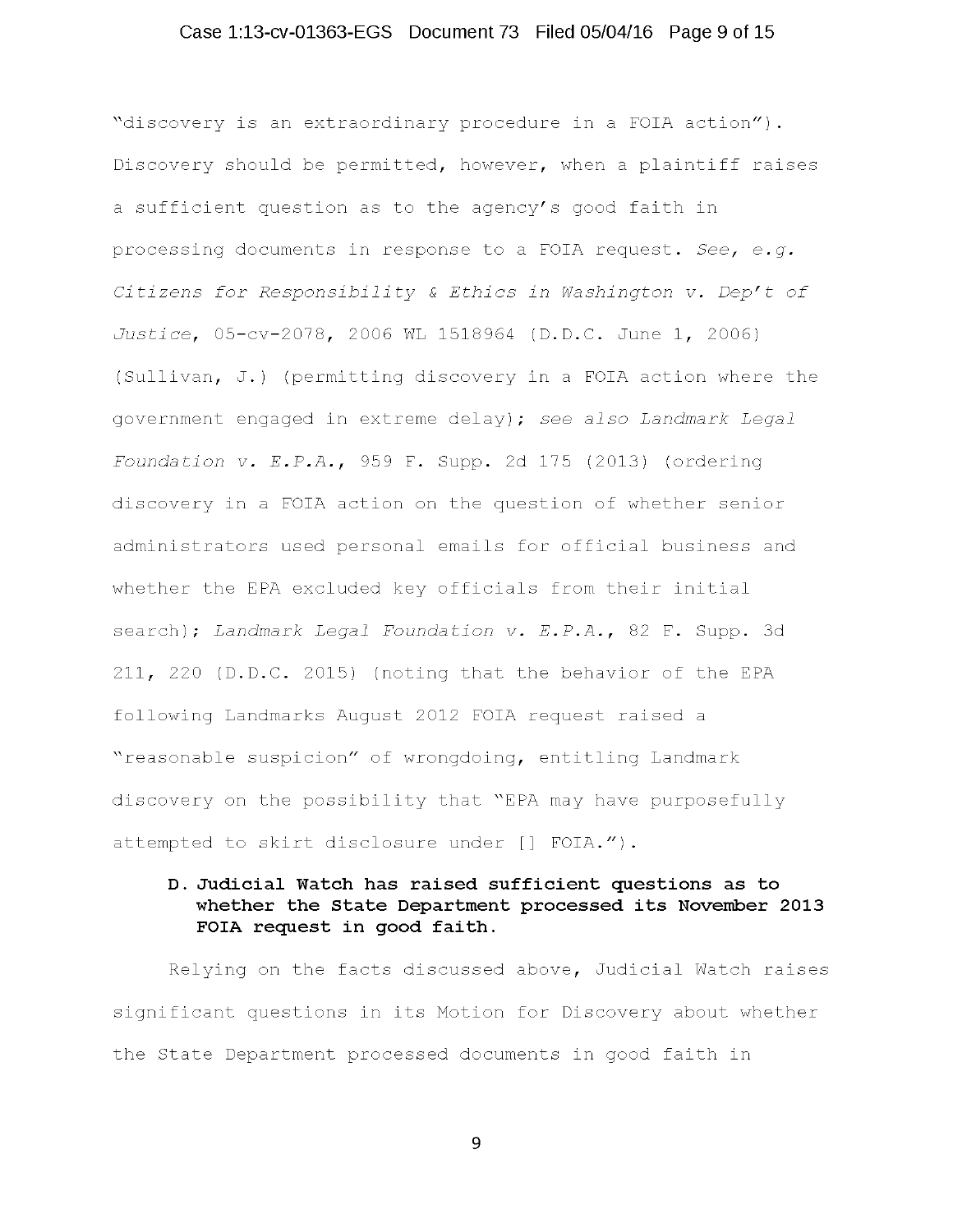## Case 1:13-cv-01363-EGS Document 73 Filed 05/04/16 Page 10 of 15

response to Judicial Watch's FOIA request. Judicial Watch is therefore entitled to limited discovery.

The State Department made two primary arguments in opposition to Plaintiff's Motion for Discovery. First, the State Department argued that it did not have possession and control of the clintonemail.com server, and therefore could not be found to have improperly withheld any documents. Def.'s Opp. Pl.'s Mot. Discovery, Docket No. 49 at 14 (citing *Reporters Committee for Freedom of the Press* v. *Kissinger,* 445 U.S. 136, 139 (1980) ("even if a document requested under FOIA is wrongfully in the possession of a party not an 'agency,' the agency which received the document does not 'improperly withhold' those materials by its refusal to institute a retrieval action."). Because the State Department did not possess or control Mrs. Clinton's server at the time Judicial Watch's FOIA request was received, the State Department argued it did not withhold any relevant documents. Def.'s Opp. Pl.'s Mot. at 14 ("Plaintiff's concession that the State Department did not possess former Secretary Clinton's emails at the time Plaintiff submitted its FOIA request, more than three months after she left the State Department, should be dispositive.").

The Court is unpersuaded by the State Department's reliance on *Kissinger.* The *Kissinger* Court explicitly did not address whether the "withholding" standard must be measured from the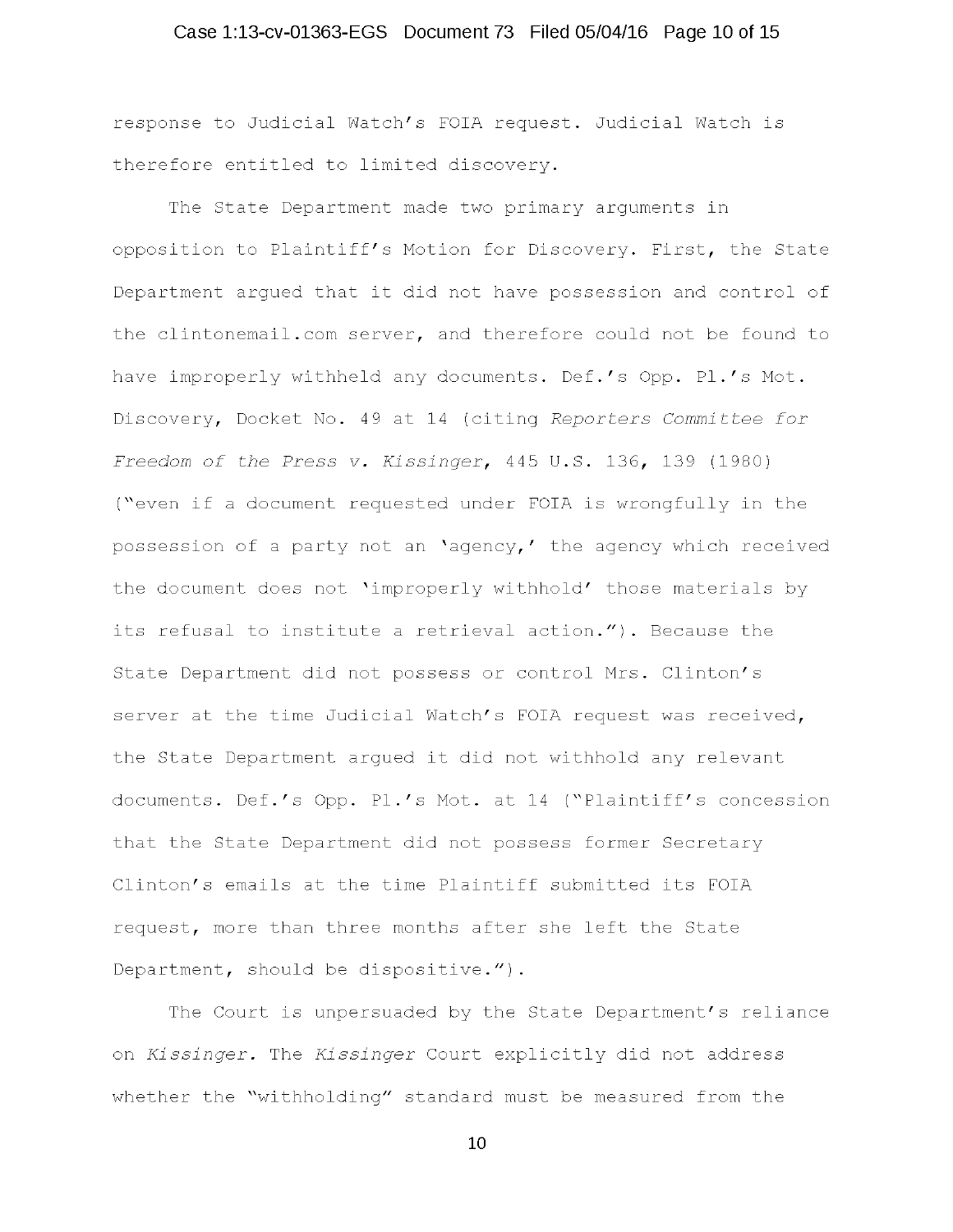## Case 1:13-cv-01363-EGS Document 73 Filed 05/04/16 Page 11 of 15

time a request is received under circumstances where it is "shown that an agency purposefully routed a document out of agency possession in order to circumvent a FOIA request." *Id.* at 167, fn 9. Here, Judicial Watch alleges that the State Department and Mrs. Clinton sought to "deliberately thwart FOIA" through the creation and use of clintonemail.com. Pl.'s Mot. Discovery, Docket No. 48 at 3. This allegation goes directly to the type of circumstance *Kissinger* did not address.

Second, the State Department argued that it has done all it is obligated to do under FOIA by searching the documents returned by Mrs. Clinton, Ms. Abedin and Ms. Mills. Hr'g Tr. 61- 62. In support of this argument, the State Department relied on *Judicial Watch* v. *John F. Kerry,* a Federal Records Act ("FRA") case where the Court found Judicial Watch's claims moot in light of the efforts the State Department had taken to recover federal records from Mrs. Clinton and other government officials. *See*  Civil Action No. 15-785 (JEB), Docket No. 21. However, the relevant standards under the FRA and FOIA are different. Under the FRA, a plaintiff's right to compel referral to the Attorney General is limited to situations where an agency has taken either minimal or no action to remedy the removal or destruction of federal records. *Id.* at 10 (citing *Armstrong* v. *Bush,* 924 F.2d 282, 296 (D.C. Cir. 1991). Although the State Department has taken some action to recover federal records related to this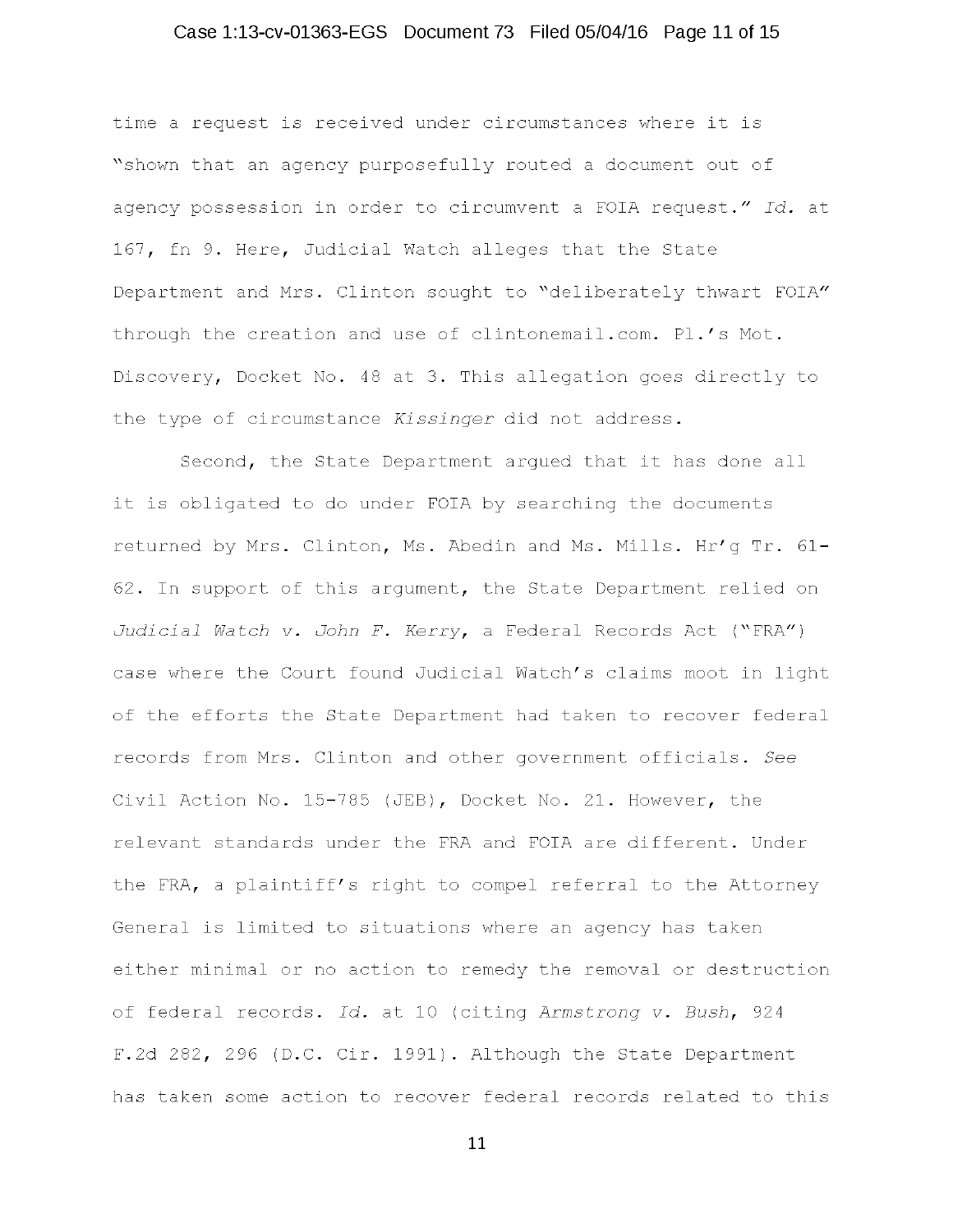## Case 1:13-cv-01363-EGS Document 73 Filed 05/04/16 Page 12 of 15

case, those efforts do not resolve the question of whether the agency's search in response to Judicial Watch's FOIA request was reasonable. As Judge Lamberth recently observed "[t]he State Department's willingness to now search documents voluntarily turned over to the Department by Secretary Clinton and other officials hardly transforms such a search into an 'adequate' or 'reasonable' one." *See* Civil Action No. 14-1242 (RCL), Docket No. 39.

In sum, the circumstances surrounding approval of Mrs. Clinton's use of clintonemail.com for official government business, as well as the manner in which it was operated, are issues that need to be explored in discovery to enable the Court to resolve, as a matter of law, the adequacy of the State Department's search of relevant records in response to Judicial Watch's FOIA request.

#### III. Conclusion

Having considered Plaintiff's proposed plan, State's response, Plaintiff's reply, and the parties' jointly proposed order, and recognizing that Defendant has not waived its objection to discovery, it is hereby ORDERED that:

A. The scope of permissible discovery shall be as follows: the creation and operation of clintonemail.com for State Department business, as well as the State Department's approach and practice for processing FOIA requests that potentially implicated former Secretary Clinton's and Ms. Abedin's emails and State's processing of the FOIA request that is the subject of this action. Plaintiff is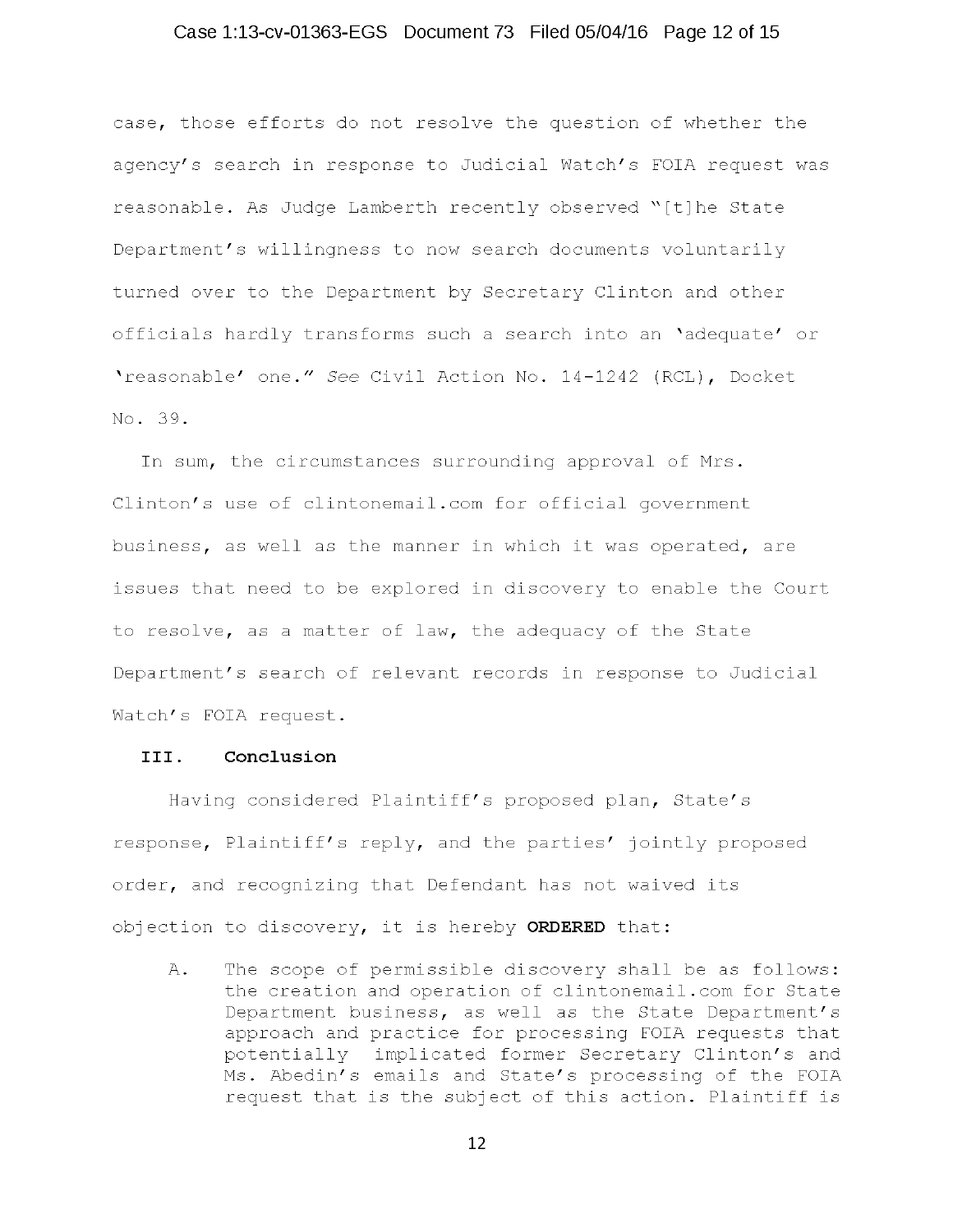not entitled to discovery on matters unrelated to whether State conducted an adequate search in response<br>to Plaintiff's FOIA request, including without to Plaintiff's FOIA request, including without limitation: the substantive information sought by Plaintiff in its FOIA request in this case, which involves the employment status of a single employee; the storage, handling, transmission, or protection of classified information, including cybersecurity issues; and any pending FBI or law enforcement investigations.

- B. Plaintiff intends to take depositions of the following individuals and designees:
	- 1. Stephen D. Mull (Executive Secretary of the State Department from June 2009 to October 2012 and suggested that Mrs. Clinton be issued a State Department BlackBerry, which would protect her identity and would also be subject to FOIA requests);
	- 2. Lewis A. Lukens (Executive Director of the Executive Secretariat from 2008 to 2011 and emailed with Patrick Kennedy and Cheryl Mills about setting up a computer for Mrs. Clinton to check her clintonemail.com email account):
	- 3. Patrick F. Kennedy (Under Secretary for Management since 2007 and the Secretary of State's principal advisor on management issues, including technology and information services);
	- 4. 30(b) (6) deposition(s) of Defendant regarding processing of FOIA requests, including Plaintiff's FOIA request, for emails of Mrs. Clinton and Ms. Abedin both during Mrs. Clinton's tenure as Secretary of State and after; the
	- 5. Cheryl D. Mills (Mrs. Clinton's Chief of Staff throughout her four years as Secretary of State);
	- 6. Huma Abedin (Mrs. Clinton's Deputy Chief of Staff and a senior advisor to Mrs. Clinton throughout her four years as Secretary of State and also had an email account on clintonemail.com);
	- 7. Bryan Pagliano (State Department Schedule C employee who has been reported to have serviced and maintained the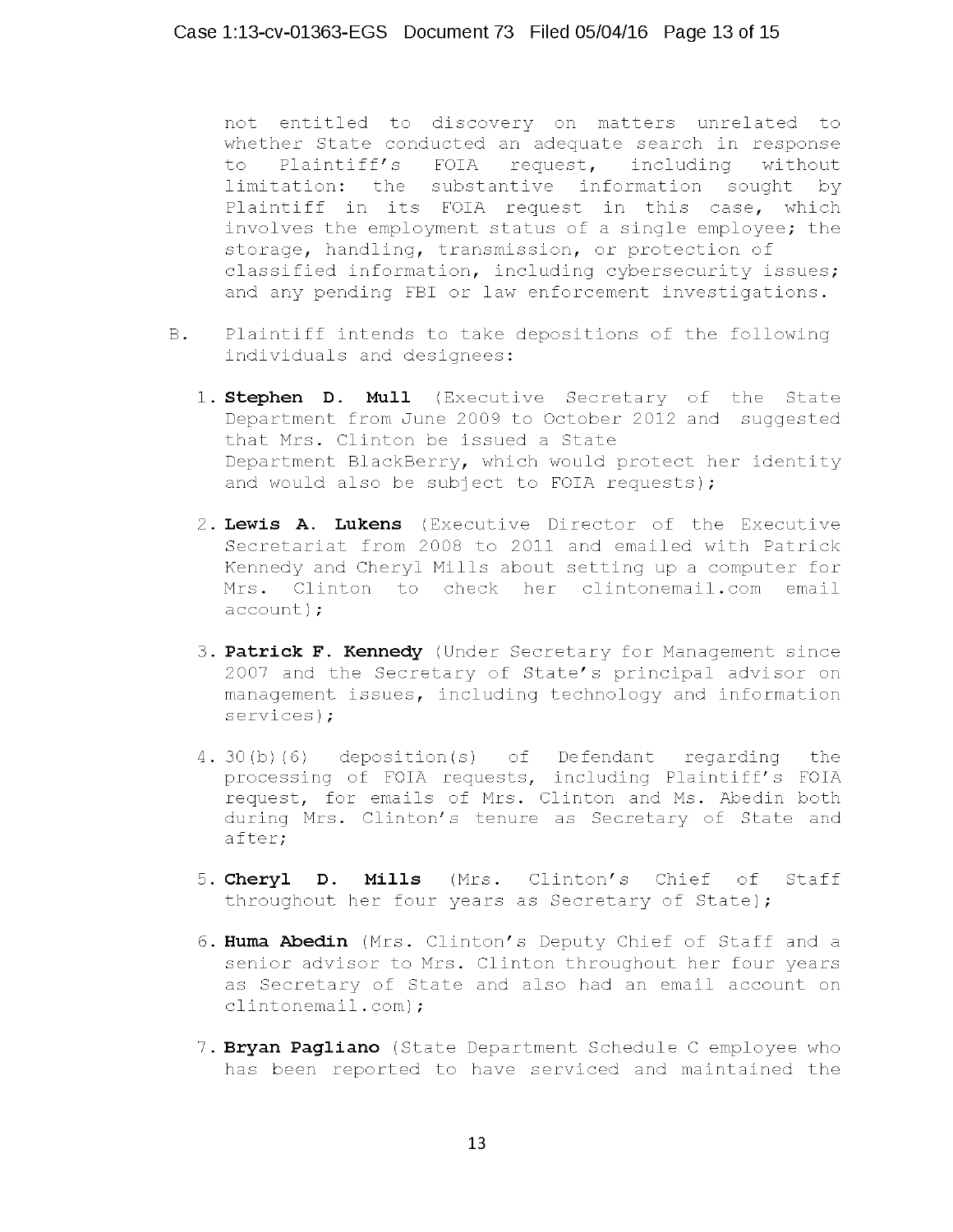server that hosted the "clintonemail.com" system during Mrs. Clinton's tenure as Secretary of State);

- 8. Plaintiff reserves the right to seek the Court's permission to take the deposition of **Donald R. Reid** at a later time, and State reserves the right to object.<br>(Reid is Senior Coordinator for Security Senior Coordinator infrastructure, Bureau of Diplomatic Security since 2003 and was involved in early discussions about Mrs. Clinton using her BlackBerry and other devices to conduct official State Department business);and
- 9. Based on information learned during discovery, the deposition of **Mrs. Clinton** may be necessary. Plaintiff believes Mrs. Clinton's testimony is If required, it will request permission from the Court at the appropriate time.
- C. At the conclusion of a deposition State may elect in good faith on the record to have a period of three business days following the time that a deposition transcript or audiovisual recording is made available to the parties within which to review those portions of the transcript or audiovisual recording that may contain classified information, information specifically exempted from disclosure by statute, or information about any pending FBI or law enforcement investigations, and, if necessary, to seek an order precluding public release, quotation or paraphrase of any inadvertently disclosed classified information, information specifically exempted from disclosure by statute, or information about any pending FBI or law enforcement investigations. The decision to elect the threebusiness-day period is in State's sole discretion and may not be challenged.
- D. Discovery shall be conducted pursuant to the Federal Rules of Civil Procedure, subject to the scope and limitations herein.
- E. Defendant shall serve its answers and any objections to the four interrogatories set forth in Plaintiff's proposed discovery plan, ECF No. 58-1 (Mar. 15, 2016), .<br>within 21 days of the Court's order. Those interrogatories include: